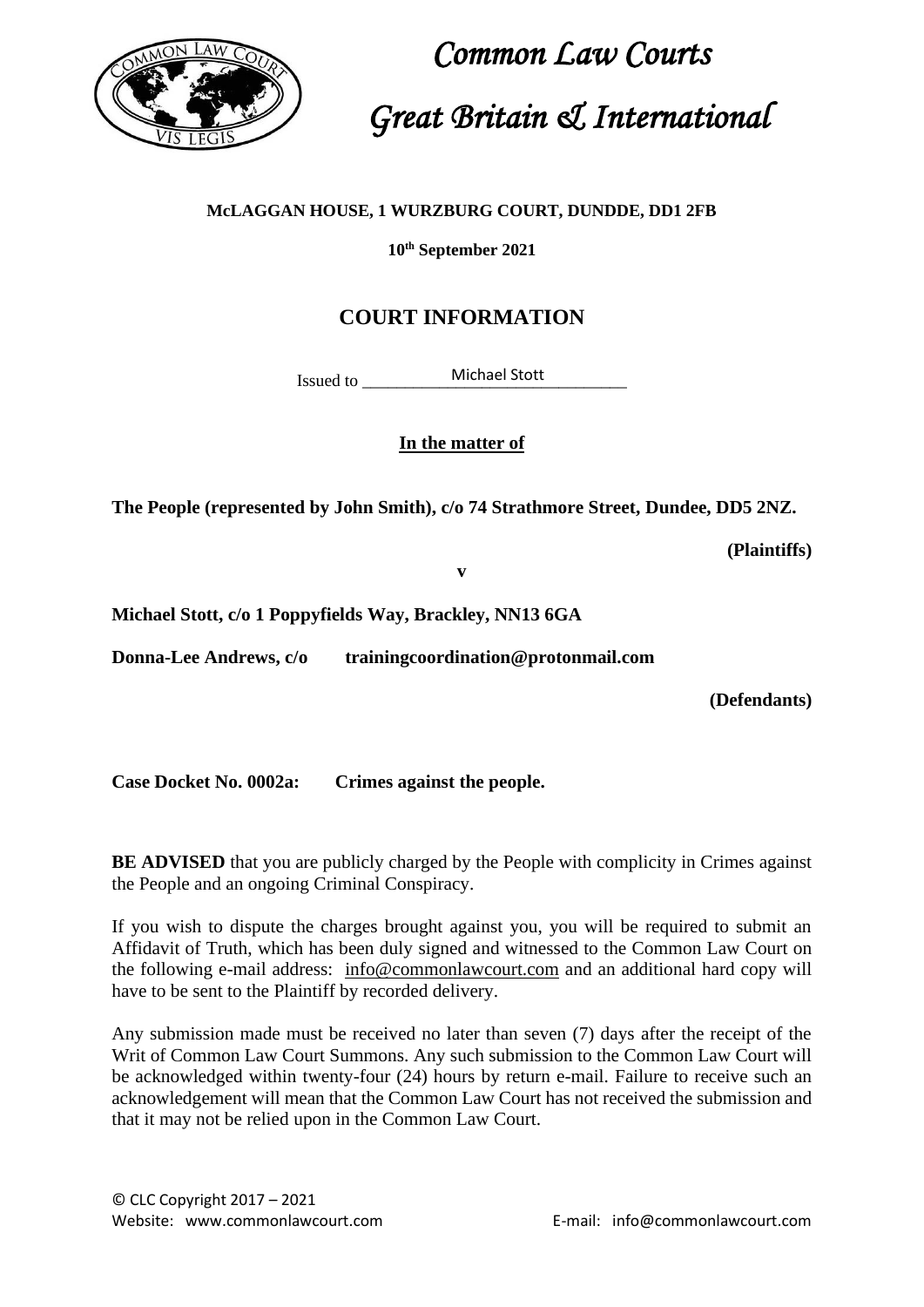

## *Common Law Courts Great Britain & International*

#### **Pre-Trial Conference**

Should the Defendant wish to settle the case prior to the trial, they have the opportunity to contact the named Plaintiff to set up a Pre-Trail Conference, this conference must take place and be concluded no later than two (2) days before the allocated court hearing.

If agreeable, the parties concerned will be able to meet up at a venue and location, to be agreed, they will be able to take with them one witness each for this meeting and should they wish to do so, either or both parties may record the meeting.

If an agreement or settlement is not achieved, the Common Law Court will convene at the allocated time and place and the parties will then be required to present their evidence, counter evidence, and statements to the Common Law Court.

#### **The Hearing**

In relation to the Common Law Court hearing, the Defendant is summoned to appear personally. All the participants in a Common Law Court must present their own case in all the Common Law Court proceedings, since to allow another to "re-present" them would constitute a surrender of their natural rights and sovereignty. This applies both to the plaintiffs and the defendants involved in any matter before the Common Law Court.

There are, accordingly, no professional lawyers or permanent presiding judges in a Common Law Court system.

There is no restriction on the power of a Common Law Court to access any individual, place or thing, nor any limitation on the duration or rights of the Common Law Court. The Common Law Court and its Sheriff can issue Public Summonses that are binding on any individual or institution, and enforceable by the Common Law Court Sheriff, who has an unrestricted right to bring them into the Common Law Court.

The verdict of the Common Law Court Jury is final and not subject to appeal, simply because a reasonable and non-coerced group of individuals can come to the truth of any matter, on the basis of the evidence alone, possessed as they are of an inherent knowledge of right and wrong. The truth is not mutable. A defendant is either innocent or guilty; the truth is not subject to revision or reconsideration, since then it is not true.